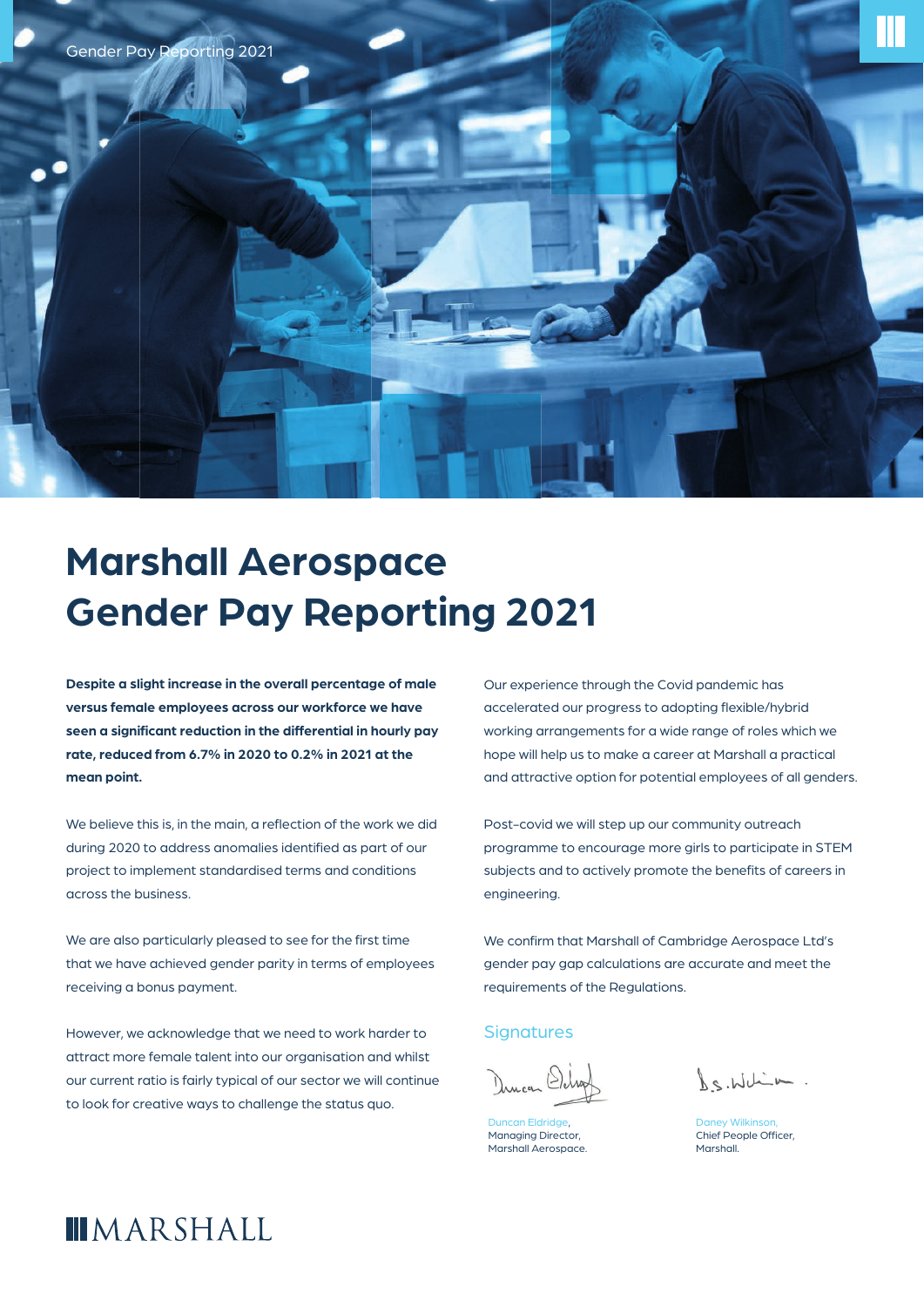

Gender Pay is a measure of the difference in the average pay of men and women across the organisation, regardless of nature or level of work. It is different from an equal pay comparison, which involves a direct comparison of two people or groups of people carrying out the same work or work of equal value.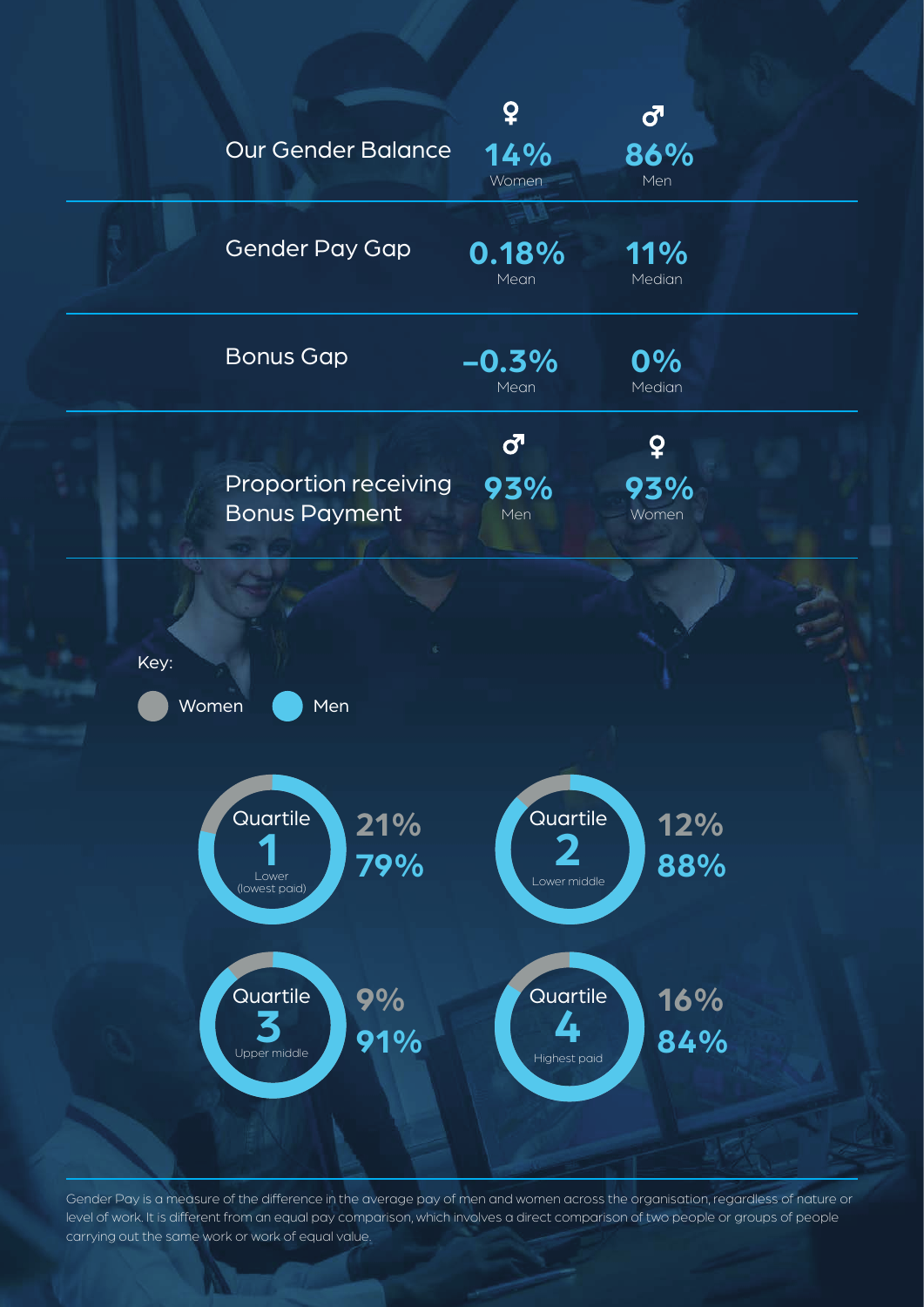

## **Marshall Land Systems Gender Pay Reporting 2021**

In line with industry norms, a very significant proportion **of the Marshall Land Systems workforce is male (90% male/10% female).**

However, the gender pay gap data weighs strongly in favour of our female employees at both the mean and median hourly pay rate.

This is very much a reflection of the make-up of our teams, with a strong heavy manufacturing bias, our female employees tend to work in professional support functions or senior management. This is born out by the fact that we have a higher percentage of females in pay Quartiles 3 and 4 versus 1 and 2 and also a slightly higher percentage receiving a bonus.

The median bonus percentage has achieved gender parity however due to the relatively small number of employees within Marshall Land Systems, fluctuations within the bonus payments have resulted in a bonus mean percentage that is in favour of men.

Despite the positive picture in terms of the gender pay gap and median bonus gap, we acknowledge that we need to work harder to attract more female talent into our organisation and we will continue to look for creative ways to challenge the status quo.

Our experience through the Covid pandemic has accelerated our progress to adopting flexible/hybrid working arrangements for a wide range of roles which we hope will help us to make a career at Marshall a practical and attractive option for potential employees of all genders.

We confirm that Marshall Land Systems Ltd's gender pay gap calculations are accurate and meet the requirements of the Regulations.

**Signatures** 

Gary Moynehan, Managing Director, Marshall Land Systems.

La. Whim.

v Wilkinso Chief People Officer, Marshall.